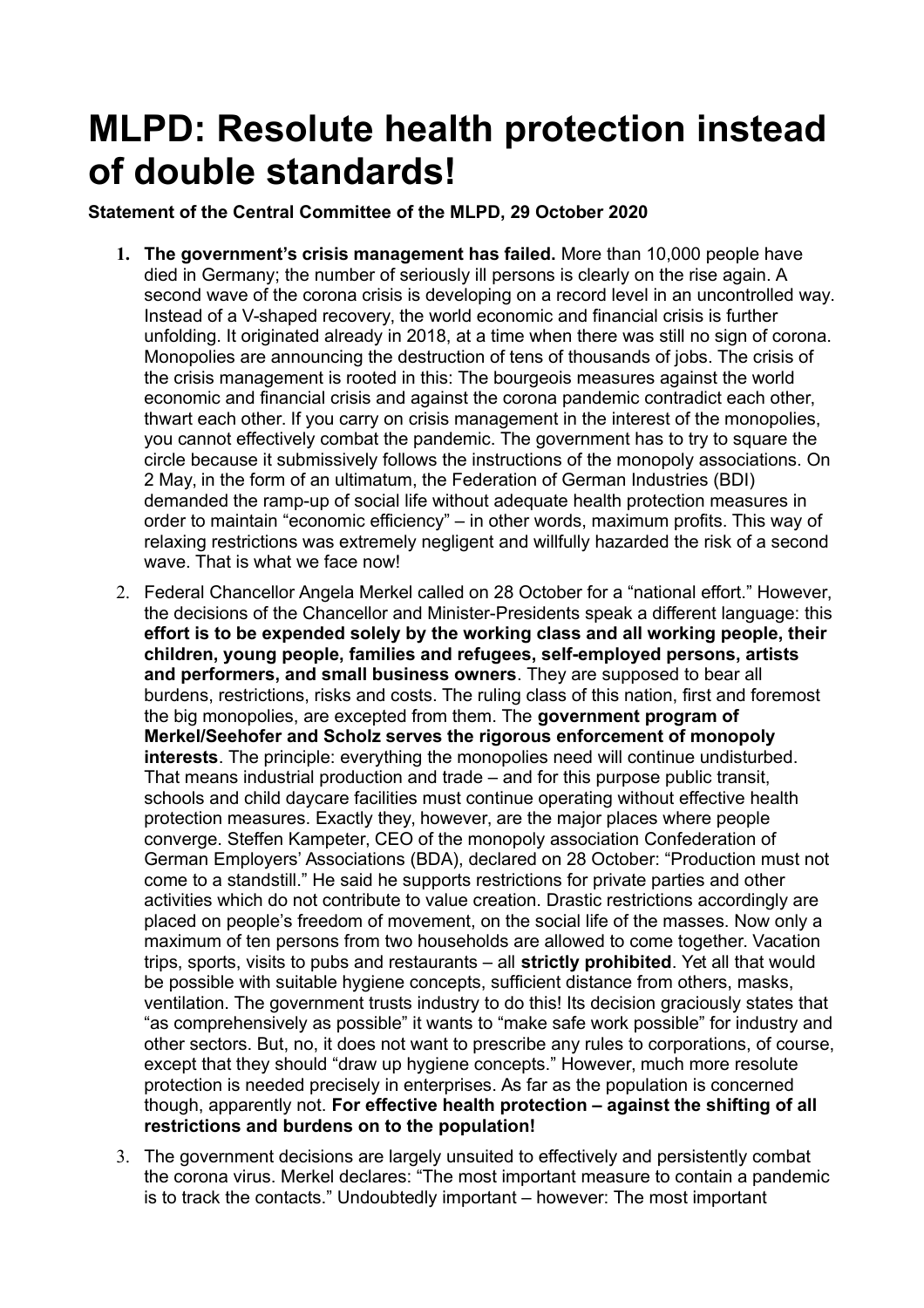measure to contain the pandemic would be **resolute enforcement** of hygiene measures, testing, education and persuasion work **in all areas of social life**. That would have lasting benefit, unlike short-term knee-jerk action. There are an increasing number of reports that the reporting and tracking of infections among nursing staff, industrial workers or schoolchildren are consciously suppressed and disorganized in order to cover up the true causes of the spread of the pandemic and so, against better knowledge, continue along the present line.

- 4. The monopolies are conducting an **exploitation offensive against the workers**. The Daimler Group, which is expressly planning mass layoffs, has just announced outstanding profits of 2.2 billion euros. Through the short-time compensation payments the monopolies have shifted the burdens of this crisis on to the whole of society. At the same time, millions of workers in enterprises had to continue working without adequate protection or are on short time for 60 or 67 percent of their regular wages. We demand: **Allow work only with adequate health protection and its implementation!** And not through irresponsible additional burdening of the workers, but through the reorganizing of work at the expense and under the responsibility of the management: **Reduce cycle times in industry; five minutes break every hour due to the extra burden; reorganize work processes to observe the distance rules. Full payment of wages during quarantine, including times when children are in quarantine! Fight the shifting of the burdens of the economic and corona crisis on to the working class! Fight for every traineeship and job! Fight for the 30-hour workweek with full wage compensation, which would create new jobs, preserve existing jobs, and weld employed and unemployed together!**
- 5. **A battle won: right to demonstrate and assemble defended!** In March, demonstrations still were banned for the most part. However, the working-class and people's movements waged a successful fight, in which the MLPD played a crucial role, for democratic rights and freedoms at assemblies and demonstrations, observing stringent hygienic standards. May Day 2020 marked the breakthrough. In its new decisions, so far the government has not dared to nullify the right to demonstrate. That is an important success! However: with the contact bans, gatherings of workers in enterprises, for example, are now being suppressed even if all health protection measures are observed. The MLPD remains vigilant and will continue to support and initiate demonstrations, struggles, protests and strikes, and will do persuasion work so that they take place under all necessary protective measures.
- 6. Under the pretext of the corona pandemic the rightward development of the government and bourgeois parties and the **fascistization of the state apparatus** are pursued further. With the massive deployment of police, the authorities want to make "*comprehensive*" and "*random*" checks in future. Large numbers of Federal Police are to be sent into urban centers. In the next budget, 666 million euros additionally are earmarked solely for the purpose of equipping the apparatus of violence; the bulk of it for the Federal Police. The assignment of soldiers to public health departments is intended to get people used to the deployment of the Federal German Army in the interior. Despite corona, deportations are being increased; refugee accommodations are overcrowded.

**- Health protection, yes – undemocratic emergency measures – no!**

**- Fight the militarization of society!**

**- No special powers for ministries and the federal government that amount to political emergency laws!**

**- For the defense and extension of democratic rights and liberties!**

7. The government decisions are a **scandal** as far as **youth policy** is concerned. The profits of the monopolies are to be protected while our children sit poorly protected in jam-packed buses and classrooms! More and more studies have identified schools and child daycare facilities even as very special centers for the transmission of infections.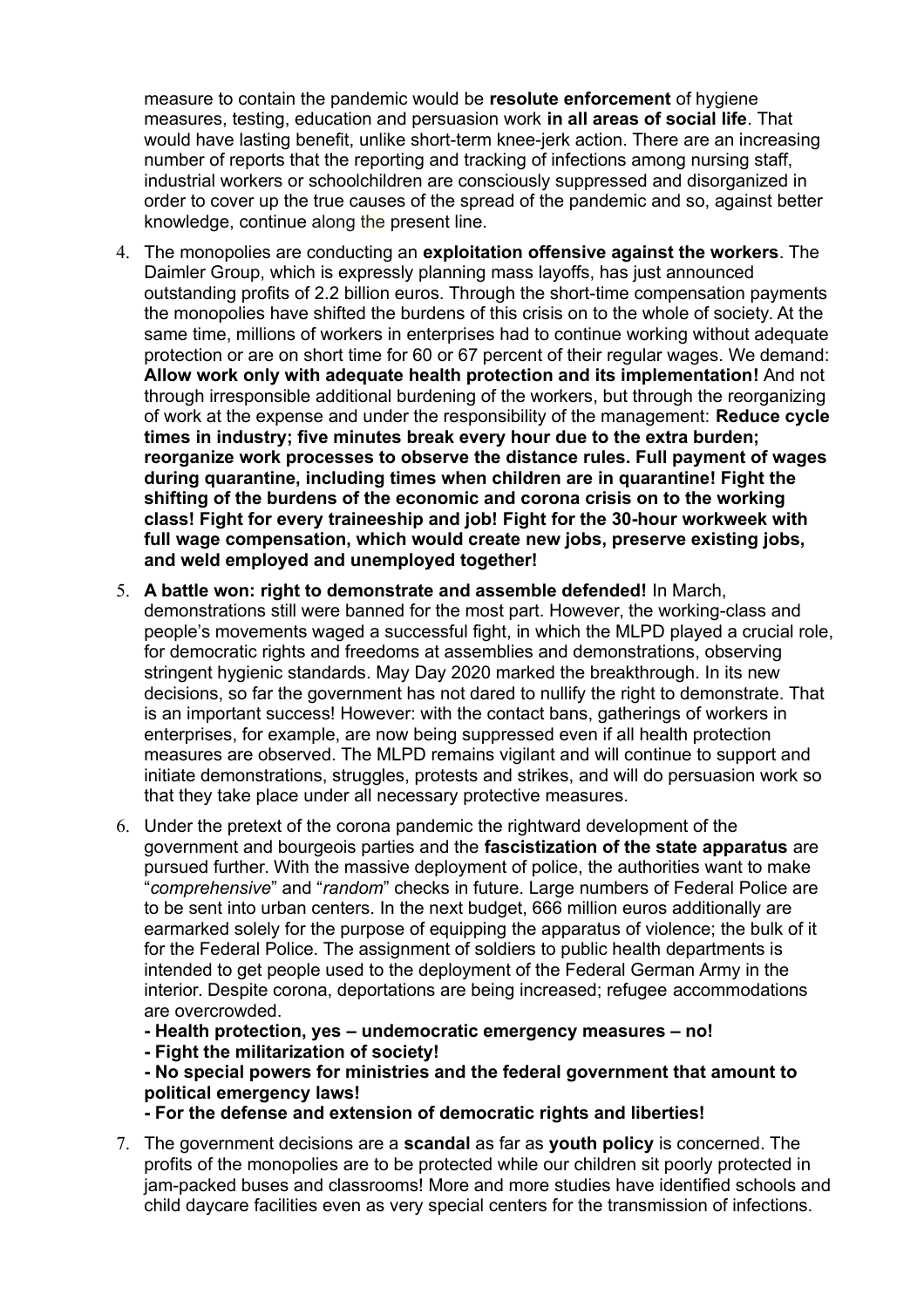We demand: **Halving of classes with daily, reduced classroom teaching in a shift system. Involvement of trainee teachers and educational science students with appropriate payment. Regular rapid tests, free of charge, for teachers, pupils and educators. Equipping of schools and child daycare facilities with air purifiers and windows that can be opened. We need safe routes to school: significantly more school buses and observance of a maximum number of passengers; expand public transit by intensifying cycle times and creating new jobs!**

8. **Nothing learned! The health system is in crisis.** There are more intensive care beds, but far too little nursing staff. There is information that in some hospitals employees even have to appear for work if they have a positive test, but show no symptoms. That is grossly negligent! In all the decisions taken by federal and state governments nothing is said about the expansion of testing capacities.

Some 150,000 persons participated in strikes of the ver.di public service union during the collective bargaining round. They obtained more extra pay and single improvements especially in the health sector. Instead of expanding the strike, the federal government, municipalities and union leaders agreed a shabby compromise. You have to fight to win! Fail to fight and you've already lost!

- **Free, regular testing everywhere!**
- **Free protective masks for the population!**

**- Mobilize additional staff and helpers such as medical students, with appropriate payment!**

**- Create 150,000 jobs in the nursing sector!**

**- Purposeful collective research for a vaccine, strictly observing the necessary tests prior to approval of a vaccine!**

9. **Protection of small freelancers, artists and performers, and small business owners – instead of lockdown of social life.**

Massively affected by the crises are small restaurant owners and cultural sector workers. It is estimated that by the end of the year 1.1 million people in small businesses will lose their jobs; a gigantic wave of bankruptcies threatens. The government promises new financial assistance amounting to ten billion euros. A drop in the ocean! The crisis programs have a total volume of 1.3 trillion euros – 130 times the amount! The bulk of the funds benefits mainly big corporations and banks! Ingrid Hartges, managing director of the German Hotel and Restaurant Association, criticized on 28 October that restaurant operators are forced into making a "special sacrifice in order to prevent a general lockdown for the German economy." Efforts taken in the restaurant sector to provide hygienic protection are disregarded.

**- Adequate and sustained assistance for the small self-employed, artists and performers, and small business owners!**

**- Support of restaurants and catering businesses, and of conferences, events, vacations and recreational activities, which meet the demands raised by corona!**

10. **Condemn the corona deniers' contempt for human life!** In spite of 1.1 million deaths – in a grossly misleading, negligent way the corona deniers continue to speak about a "*staged pandemic.*" They sing the same tune as the ultrareactionary and fascist presidents Trump/USA or Bolsonaro/Brazil. Suddenly disguised with the image of hyper-democratic protesters, they are merely the stooges of those who trample on people's health protection. **Protest against the government, yes – but from the left! Ban all fascist organizations!**

## 11. **Trendsetter MLPD – Don't give anticommunism a chance!**

The MLPD proved as pioneer how it is possible to demonstrate, strike, and hold events and meetings in a responsible way, meeting all the demands raised by corona. The MLPD pointed out early enough that, the way it is being approached, crisis management would fail. This is because one cannot solve a problem with the same mode of thinking that gave rise to the problem! The progressive change of mood among